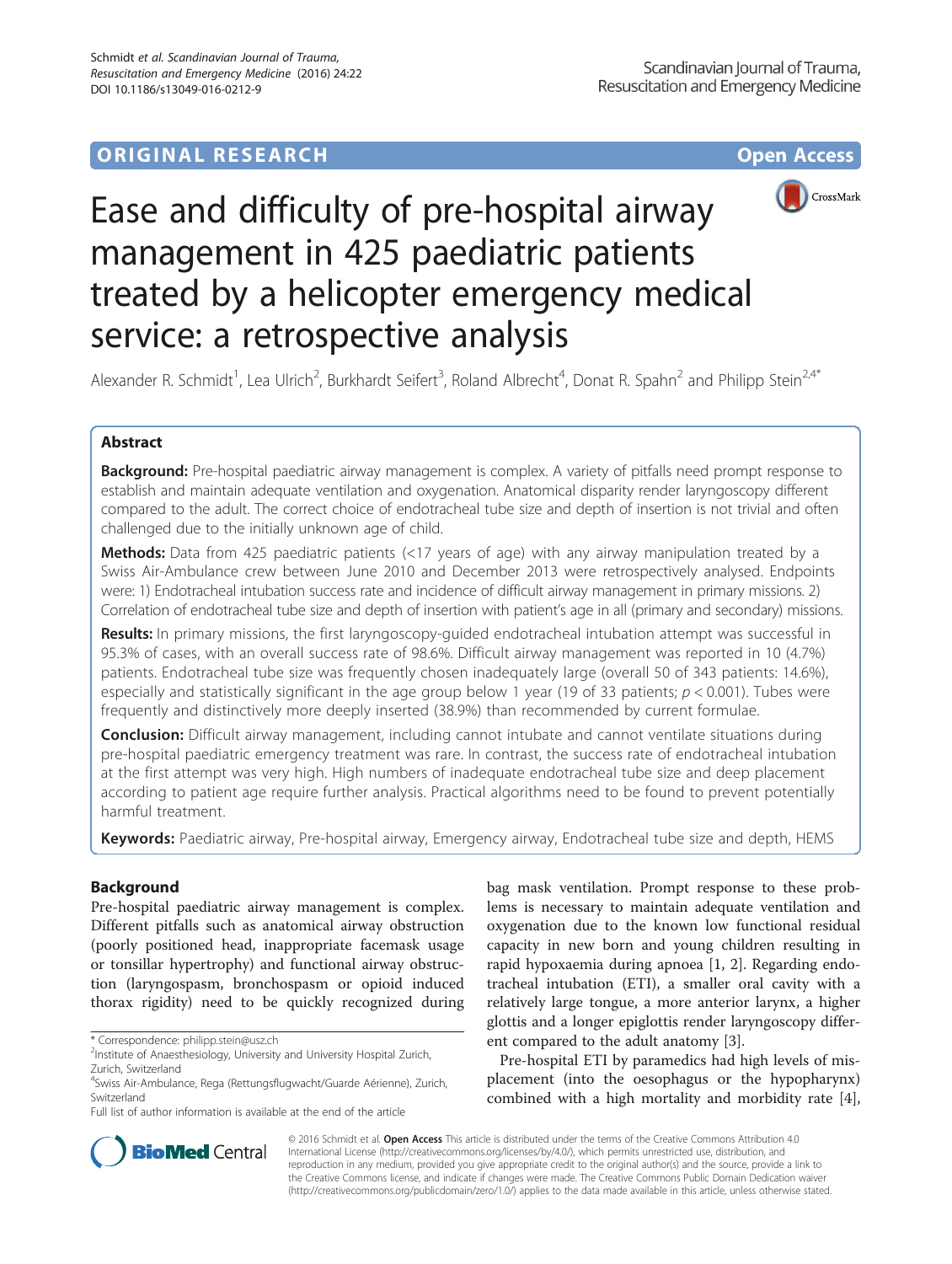especially in the absence of end tidal carbon dioxide measurement [[4](#page-6-0)–[7](#page-6-0)]. Rates of successful ETI varied depending on the investigated patient group and the qualification of the intubating health care provider [[8](#page-6-0)–[12](#page-6-0)]. The ETI success rate for pre-hospital paediatric patients lies between 55 and 100% [\[13](#page-6-0)], with a high complication rate (unrecognised oesophageal intubation 14.6%, incorrect endotracheal (ET) tube size/depth of insertion 11–22%, cardiovascular collapse with consecutive need for resuscitation after ETI, potentially "lethal" ventilator settings 4.9%, inability to intubate 35%) in less experienced emergency medical service health care providers [[14](#page-6-0)–[16\]](#page-6-0). ETI can be more difficult in a pre-hospital setting, with a higher grading, according to Cormack and Lehane [\[17\]](#page-6-0) and a higher incidence of difficult and failed laryngoscopy and airway management [\[18\]](#page-6-0). Others report pre-hospital ETI success rates are comparable to the inhospital rate, especially if performed by highly skilled physicians [[19](#page-6-0)].

The choice of the adequate ET tube size and depth of insertion is not trivial. Circumstances such as initially unknown age often jeopardize adequate airway management. In a former study, intubation depth in a helicopter emergency service (HEMS) was incorrect in 57% of paediatric ETI [[20](#page-6-0)]. Since then, novel philosophies towards the use of cuffed paediatric ET tubes changed the practice among HEMS, making a new evaluation of the current routine necessary. Commonly used age-based formulae for ET tube size calculation are inappropriate in 20–30% of cases [[21](#page-6-0), [22](#page-6-0)]. With cuffed ET tubes it is possible to choose the correct ET tube size in almost 100% of patients, if the child's age is known [[23](#page-6-0)–[25](#page-6-0)]. Small for age ET tube sizes can lead to an increase in airway resistance, but may have to be chosen intentionally if a narrow airway is clinically expected (oedema, trauma). If chosen too large, ET tubes may lead to pressure points on the tracheal mucosa followed by oedema or necrosis [[22, 26](#page-6-0), [27](#page-6-0)]. Correct intubation depth is critical as small amounts of motion can lead to supraglottic or endobronchial misplacement [\[28](#page--1-0)–[30](#page--1-0)]. Head-neck flexion moves the ET tube further down into the trachea (9.7 to 20 mm), whereas 30° head-neck extension pulls the ET tube back (9.8 to 22 mm) [\[28](#page--1-0)]. The consequence is a small margin of safety concerning depth of ET tube placement. Clinical assessment of the correct ET tube depth is difficult without the help of concluding imaging, because auscultation can be misleading and inconclusive in a noisy pre-hospital setting. Defining correct intubation depth solely on formula based calculations can lead to incorrect placement [[31](#page--1-0), [32](#page--1-0)]. A study by Weiss et al. pinpointed that only visual placement of the Microcuff ET tube marking between the vocal cords leads to a correct tracheal positioning of the ET tube tip in all of the investigated children in an in-hospital setting [[31](#page--1-0), [33\]](#page--1-0).

The aims of this study were to evaluate the incidence of difficult airways and the ETI success rate on primary missions and to monitor ET tube size and depth of insertion in paediatric patients treated by a Swiss HEMS.

## Methods

## Ethics

The data analysis was approved by the local ethics committee (Kantonale Ethikkommission Zurich, Switzerland, KEK-ZH-2014-0067).

#### Study design and participants

Retrospective observational study including all paediatric patients (< 17 years of age) with any airway manipulation (bag mask ventilation, ETI, supraglottic airway or tracheotomy) treated by a Swiss Air-Ambulance (Rega) crew between June 2010 and December 2013.

#### Setting

The Swiss Air-Ambulance (Rega) is a non-profit HEMS that performs more than 11.000 emergency missions per year from 12 bases and one partner-base in Switzerland. Operation profiles comprise primary missions (scene to hospital) and secondary missions (hospital to hospital) with all types of emergencies (medical, trauma and evacuations) and patient characteristics. Patients transported from hospital to hospital (secondary mission) in this study, had already been intubated by the referring hospital staff prior to our HEMS transfer.

The Rega HEMS crew consists of a helicopter pilot, a paramedic and a specially trained emergency physician. These physicians are to be on the anaesthesia track  $(>1)$ year), experienced in emergency medicine (> 4 years in total, advanced cardiovascular and trauma life support providers approved by the American Heart Association or the European Resuscitation Council), paediatric anaesthesia (paediatric advanced life support providers), and intensive care (3–6 months). The Rega standard advanced paediatric airway management is ETI performed as a controlled rapid sequence induction and intubation without obligation to omit mask ventilation prior to ETI as described by Neuhaus et al. [[34\]](#page--1-0). The equipment is standardised throughout the entire organisation. Available neuromuscular blocking agents are rocuronium bromide and suxamethonium chloride. Rega used Microcuff ET tubes (Kimberly-Clark Health Care Europe, Zaventem, Belgium) with internal diameters from 3 to 5 mm, in 0.5 mm increments and Rusch super safety clear tubes (Teleflex Medical Europe Ltd, Athlone, Ireland) with internal diameters of 6–8 mm respectively. All ET tubes in this study contained a cuff. Laryngeal masks unique™ (LMA, Bonn, Germany) were used by the Rega as primary supraglottic (alternative) airway devices. In this study, also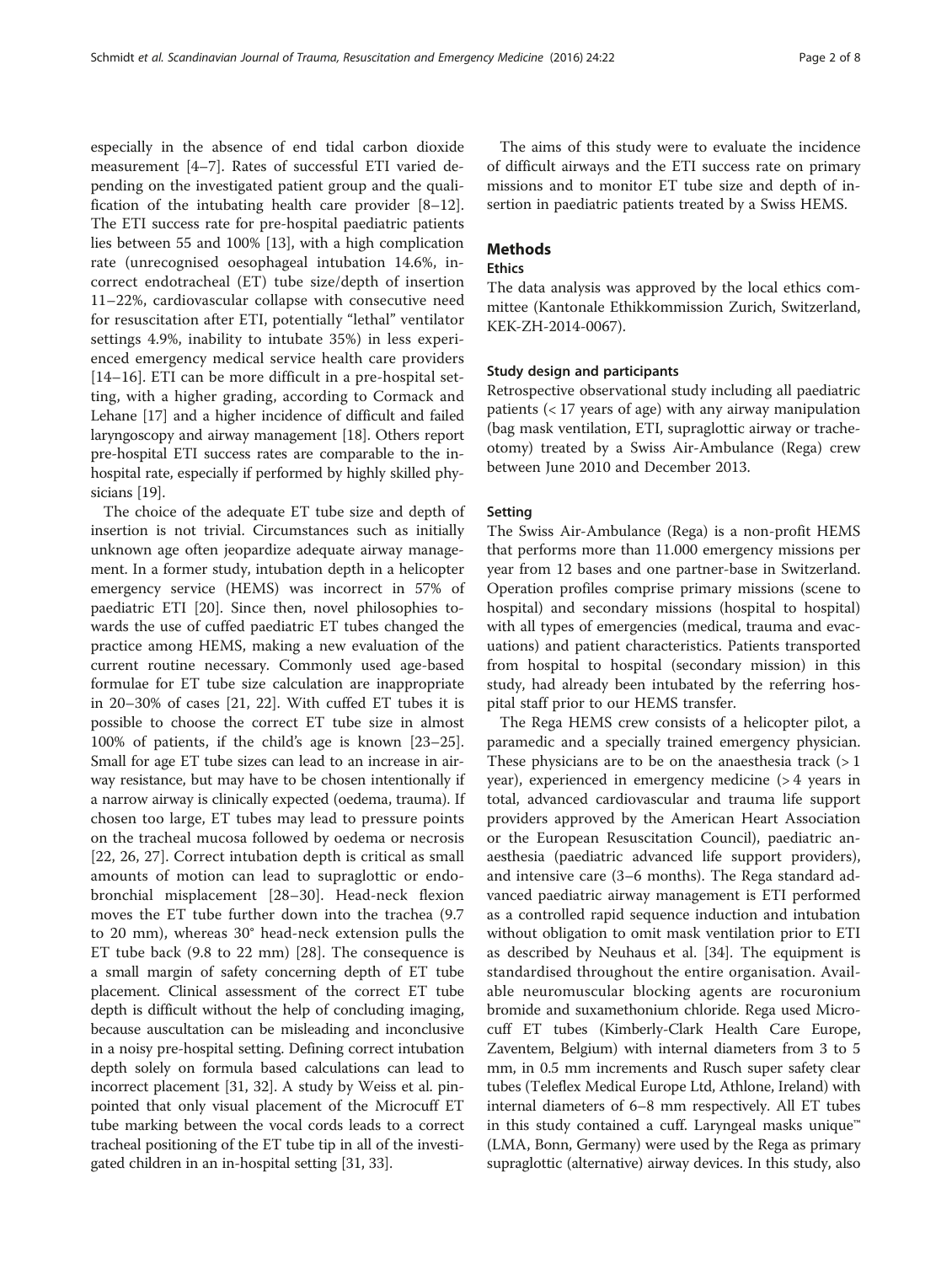laryngeal tubes (VBM Germany, Sulz a.N., Germany) were used by first responders prior to Rega arrival.

#### Descriptive variables

Demographic data of the patient (age and gender), mission characteristics (primary and secondary), emergency specifications (national advisory committee for aeronautics (NACA) score, Glasgow coma scale (GCS) and type of emergency) and detailed information about airway management (indication, type of airway management, number of laryngoscopic attempts to accomplish ETI, ET tube size, depth of insertion, use of alternative airway equipment, use of capnography and neuromuscular blocking agents) were recorded.

### Endpoints and outcome variables

Endpoints were: 1) ETI success rate and incidence of difficult airway management reported by the treating physician in primary missions. 2) Correlation of ET tube size and depth of insertion with patient's age in all (primary and secondary) missions. ETI was successful if expiratory carbon dioxide was detected by capnography.

Throughout this manuscript we used a 15% tolerance concerning ET tube size and depth of insertion as published data shows this relative distance from the ET tube tip to the carina in the shortest trachea per age group [[31\]](#page--1-0). The adequate ET tube size according to patient's age was defined by the manufacturer (Kimberly-Clark Health Care Europe, Zaventem, Belgium). Thus (including the tolerance) until the age of 8 months, only a 3.0 ET tube size was judged as adequate, from 8 months until 14 years of age the recommended size +/− 0.5 mm, and from 14 to < 17 years the recommended size  $+/- 1$ mm was judged as adequate. ET tube depth of insertion was measured from the front teeth to the tube tip. The measured value was compared to age-based calculations by Weiss et al.  $(10.612 + age$  [years]  $\times$  0.5493 in cm) [[31](#page--1-0)] and a standard formula for oral ET tube depth of insertion  $(12 + age$  [years]  $\times$  0.5 in cm) for children over 2 years of age [[35\]](#page--1-0).

#### Data collection

Relevant missions were identified in the Rega database. Data on mission and patient characteristics was extracted from that database. Thereafter, the corresponding original HEMS protocols were analysed and data on airway management was extracted. The data was transferred into a spreadsheet (Microsoft Excel: mac 2011, version 13.5.3, Microsoft corporation, Redmond, USA).

#### Bias

As obliged by the Swiss aviation authorities, the Rega database contains every helicopter movement. These movements are distinctively linked to mandatory information

on patient's characteristics and on the information about airway management, which limits the influence of selection bias. The analysed HEMS protocols were completed directly at the end of every mission by the responsible emergency physician, narrowing the effect of a recall bias.

#### Statistical methods

Statistical data was analysed with the SPSS software (Version 22, IBM, Armonk NY, USA) in collaboration with the Division of Biostatistics from the Institute of Social and Preventive Medicine (University of Zurich). For non-normally distributed independent variables we used the "Wilcoxon-Mann–Whitney" test. A two-sided p-value of less than 0.01 was considered statistically significant. Chi square test was used to test independence of normally distributed data. Ordinal or skewed data was presented as median and interquartile range (IQR).

## Results and Discussion

In total, 4505 paediatric patients were treated by Rega HEMS crews during the study period. The study population consisted of 425 children with any airway manipulation. Of the performed helicopter missions, 225 (52.9%) were at the scene (primary) and 200 (47.1%) were secondary transports between hospitals of already ventilated patients (intubated prior to the mission). In all patients the method of airway management could be determined. Most commonly the children's airway was secured with an ET tube. Capnography was used in all intubated patients to confirm ET tube position in the trachea. Details on patient, airway and mission characteristics are summarized in Table [1](#page-3-0).

## ETI success rate and incidence of difficult airway management in primary missions

In 215 patients an orotracheal on-scene ETI was attempted. The first laryngoscopy-guided ETI effort was successful in 205 (95.3%) patients. Difficult airway management was described by the treating physician in ten (4.7%) patients: Seven (3.3%) patients required 2–4 laryngoscopies until their trachea could be intubated (three resuscitations, four severe craniofacial injuries), resulting in a 98.6% overall ETI success rate. Cannot intubate (CI) situations were rare but present in three cases (1.4%), two of them because of blood in the traumatised airway. Both could be managed with a laryngeal mask. One cannot intubate, cannot ventilate (CICV) situation in a patient with obvious dysmorphia syndrome (Goldenhar) was encountered during an already long-lasting hypoxic cardiovascular resuscitation. Prolongation of the resuscitation efforts was judged as inadequate and the patient was declared dead.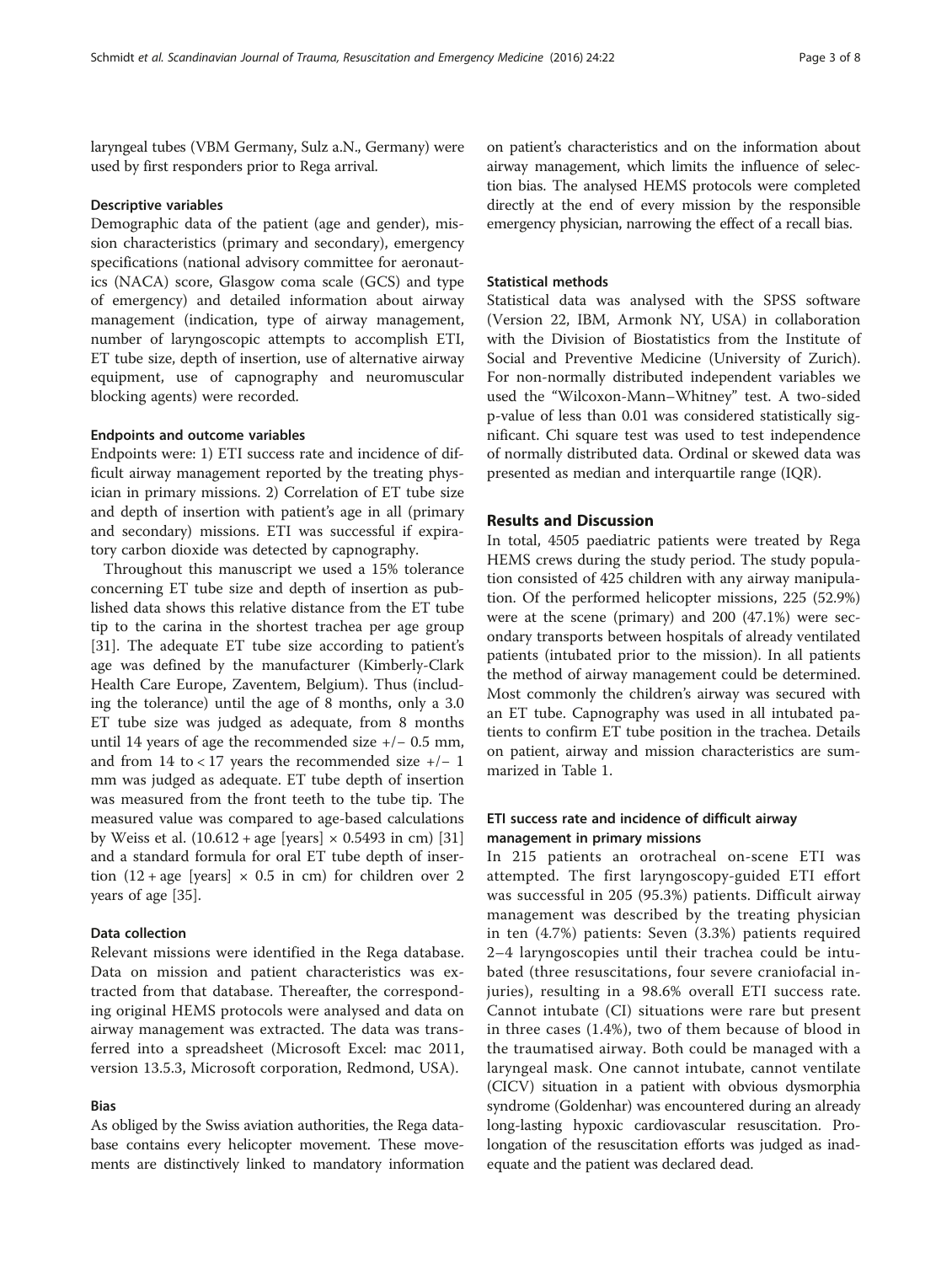<span id="page-3-0"></span>Schmidt et al. Scandinavian Journal of Trauma, Resuscitation and Emergency Medicine (2016) 24:22 Page 4 of 8

|  |  |  |  |  |  | <b>Table 1</b> Patient, mission and airway characteristics |
|--|--|--|--|--|--|------------------------------------------------------------|
|--|--|--|--|--|--|------------------------------------------------------------|

|                                                     | Primary mission | Secondary mission |  |
|-----------------------------------------------------|-----------------|-------------------|--|
| Total $(n = 425)$                                   | 225             | 200               |  |
| Gender                                              |                 |                   |  |
| Male                                                | 142 (63.1%)     | 115 (57.7%)       |  |
| Age                                                 |                 |                   |  |
| median (IQR)                                        | $6.4(2.4-12.7)$ | $5(1.7-10.5)$     |  |
| NACA                                                |                 |                   |  |
| Ш                                                   | $1(0.4\%)$      | $1(0.5\%)$        |  |
| $\mathsf{N}$                                        | 31 (13.8%)      | 75 (37.5%)        |  |
| V                                                   | 116 (51.6%)     | 116 (58%)         |  |
| VI                                                  | 43 (19.1%)      | 8 (4%)            |  |
| VII                                                 | 34 (15.1%)      | 0                 |  |
| GCS                                                 |                 |                   |  |
| < 9                                                 | 206 (91.5%)     | 184 (92%)         |  |
| > 9                                                 | 19 (8.5%)       | 16 (8%)           |  |
| Trauma                                              | 151 (67.1%)     | 69 (34.5%)        |  |
| Craniofacial injury                                 | 117 (77.5%)     | 55 (79.7%)        |  |
| Other                                               | 34 (22.5%)      | 14 (20.3%)        |  |
| Non-trauma                                          | 74 (32.9%)      | 131 (65.5%)       |  |
| Neurological                                        | 20 (27%)        | 40 (30.5%)        |  |
| Respiratory                                         | 37 (50%)        | 12 (9.2%)         |  |
| Circulatory                                         | 13 (17.6%)      | 53 (40.5%)        |  |
| Other                                               | 4 (5.4%)        | 26 (19.8%)        |  |
| Airway (final)                                      |                 |                   |  |
| <b>NIV</b>                                          | 4 (1.8%)        | 5(2.5%)           |  |
| Tracheotomy (pre-existing)                          | 3 (1.3%)        | 5(2.5%)           |  |
| Orotracheal int.                                    | 212 (94.2%)     | 172 (86%)         |  |
| Nasotracheal int.                                   | 0               | 18 (9%)           |  |
| Laryngeal mask                                      | $2(0.9\%)$      | 0                 |  |
| Laryngeal tube                                      | 3(1.3%)         | 0                 |  |
| <b>CICV</b>                                         | $1(0.4\%)$      | n/a               |  |
| Neuromuscular blocking agents<br>used (NACA III-V)  | 129/148 (87.2%) | n/a               |  |
| Rocuronium                                          | 34 (26.4%)      |                   |  |
| Suxamethonium                                       | 95 (73.6%)      |                   |  |
| Neuromuscular blocking agents<br>used (NACA VI-VII) | 11/77 (13.3%)   | n/a               |  |
| Rocuronium                                          | 6 (54.5%)       |                   |  |
| Suxamethonium                                       | 5 (45.5%)       |                   |  |

Summary of primary and secondary mission characteristics. Percentages are in reference to the main group (primary/secondary) or the subgroup respectively. IQR interquartile range. NACA national advisory committee for aeronautics. GCS glasgow coma scale. NIV non-invasive ventilation. CICV cannot intubate, cannot ventilate

Correlation of ET tube size with patient's age in all missions Among all orotracheal intubated children ( $n = 384$ ), ET tube size was noted in 343 (82.7%) of the protocols. Thereof, the chosen ET tube size was adequate in 82.5%, inadequately small in 2.9% and inadequately large in 14.6%, especially and statistically significant in the age group of new born to 1 year (19 of 33 children;  $p < 0.001$ ; Fig. [1](#page-4-0), Table [2\)](#page-4-0). Children with an inadequate ET tube size were significantly younger than children with an adequate ET tube size:  $3.4$  (0.6 – 9.9) vs.  $5.4$  $(2.8 - 13.5)$  years,  $(p < 0.001)$ .

## Correlation of ET tube depth of insertion with patient's age in all missions

Orotracheal tube depth of insertion was noted in 303 (73%) of all protocols. Figure [2](#page-5-0) shows depth of insertion of ET tubes for primary and secondary mission in relation to a calculated depth of insertion according to Weiss et al. [\[31](#page--1-0)] and to a standard formula for oral ET tube insertion for children over 2 years of age [\[35](#page--1-0)]. With regard to the depth of ETI calculated by the Weiss formula including a 15% tolerance, only six of 303 (2%) ET tubes were shallower, whereas 118 of 303 (38.9%) ET tubes were deeper than calculated. None of the ET tubes in this study had been placed too deep intentionally for reasons of lung separation or one lung ventilation.

## **Discussion**

This study investigated the incidence of difficult airways and the ETI success rate in primary missions and the choice of ET tube size and depth of insertion in all paediatric patients treated by a Swiss HEMS. The main findings were that during primary missions ETI was successful with the first attempt in 95.3%. Apart from that, ET tube sizes were chosen inadequately large in 14.6% of all cases, especially in the age group new born to 1 year, in which 57.6% of the ET tubes were chosen inadequately large for age. Depth of ET tube insertion was frequently and considerably deeper than calculated by formulae.

## Endotracheal intubation success rate and incidence of difficult airway management

Compared to Hansen et al. [[13\]](#page-6-0), our analysis showed a higher rate of successful ETI (> 95% at first attempt versus 81% in total). Our success rate is comparable to in-hospital paediatric emergency ETI [[34\]](#page--1-0). Published studies concerning difficult airway management in adult patients, presented data similar to the findings in the current study regarding the incidence of a difficult airway and ETI. In a clinical setting, unexpected poor glottis visualisation during direct laryngoscopy was encountered in 1–9 % of intubation attempts, difficulties during laryngoscopy occurred in 5.8% and difficult ETI in up to 3.2% of all patients [\[10,](#page-6-0) [36](#page--1-0), [37\]](#page--1-0). All patients in our study had a documented carbon dioxide measurement with any advanced airway device (supraglottic and ET tube) in place compared to less than 50% documented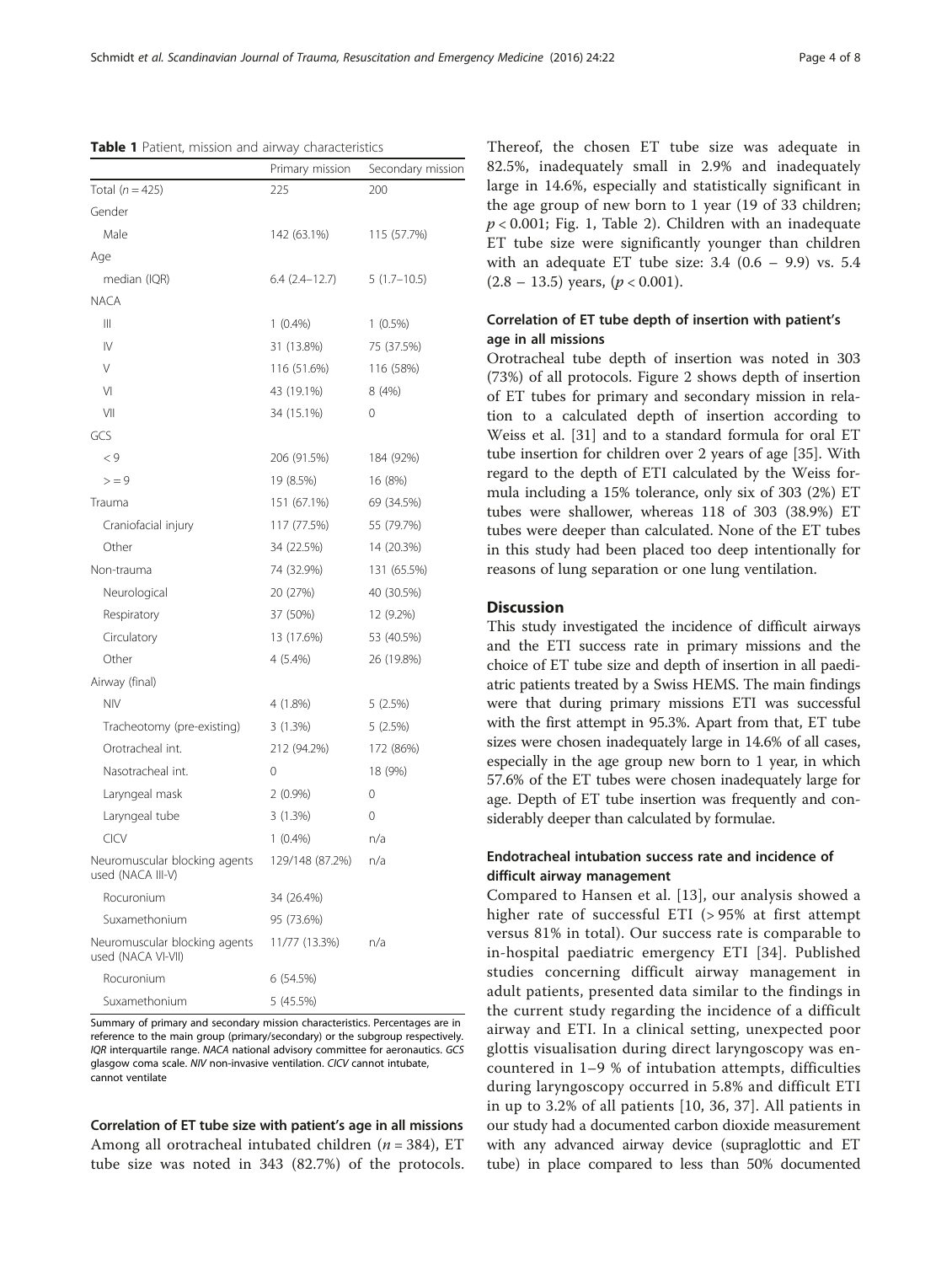<span id="page-4-0"></span>

carbon dioxide measurement in the Hansen analysis [[13](#page-6-0)]. We hypothesize that the difference in proficiency level (paramedic versus specially trained physician) and the mandatory use of capnometry to distinctively confirm ETI account for the discrepancy in terms of successful ETI.

In our HEMS organisation, supraglottic airway devices were only used as rescue devices in the case of inability to perform ETI. Questions concerning patient's outcome after pre-hospital ETI versus supraglottic airways are still unanswered [[38, 39](#page--1-0)].

Table 2 Adequate oral endotracheal tube sizes according to sub groups

|                          | Adequate    | Inadequate (small) | Inadequate (large) | $p$ -value  |
|--------------------------|-------------|--------------------|--------------------|-------------|
| Gender                   |             |                    |                    |             |
| Female $(n = 133)$       | 107 (80.5%) | 6(4.5%)            | 20 (15%)           | $p = 0.467$ |
| Male $(n = 210)$         | 176 (83.8%) | 4 (1.9%)           | 30 (14.3%)         |             |
| Age in years             |             |                    |                    |             |
| $0-1$ $(n = 33)$         | 14 (42.4%)  | $0(0\%)$           | 19 (57.6%)         | p < 0.001   |
| $1-2(n=37)$              | 30 (81.1%)  | $0(0\%)$           | 7 (18.9%)          |             |
| $2-4(n=56)$              | 49 (87.5%)  | $0(0\%)$           | 7 (12.5%)          |             |
| $4-6(n=37)$              | 32 (86.5%)  | $0(0\%)$           | 5 (13.5%)          |             |
| $6 - 8$ $(n = 32)$       | 27 (84.4%)  | $1(3.1\%)$         | 4 (12.5%)          |             |
| $8-10(n=30)$             | 27 (90%)    | 2(6.7%)            | $1(3.3\%)$         |             |
| $10 - 12(n = 21)$        | 14 (66.7%)  | 5 (23.8%)          | 2(9.5%)            |             |
| $12 - 17 (n = 97)$       | 90 (92.8%)  | $2(2.1\%)$         | $5(5.1\%)$         |             |
| Mission type             |             |                    |                    |             |
| Primary ( $n = 195$ )    | 165 (84.6%) | 7(3.6%)            | 23 (11.8%)         | $p = 0.253$ |
| Secondary ( $n = 148$ )  | 118 (79.7%) | $3(2.1\%)$         | 27 (18.2%)         |             |
| Medical indication       |             |                    |                    |             |
| Trauma ( $n = 194$ )     | 166 (85.6%) | $6(3.1\%)$         | 22 (11.3%)         | $p = 0.114$ |
| Non-trauma ( $n = 149$ ) | 117 (78.5%) | 4(2.7%)            | 28 (18.8%)         |             |
| Resuscitation            |             |                    |                    |             |
| Yes $(n=72)$             | 53 (73.6%)  | $5(6.9\%)$         | 14 (19.4%)         | $p = 0.035$ |
| No $(n = 271)$           | 230 (84.9%) | $5(1.8\%)$         | 36 (13.3%)         |             |

Summary of adequate ET tube size (per age) according to subgroup. Endotracheal tube size copied from the original patient protocol. Adequate ET tube size is indicated by the Microcuff tube manufacturer. Outside a 15% tolerance, ET tube size is judged as inadequate. All ET tubes contained a cuff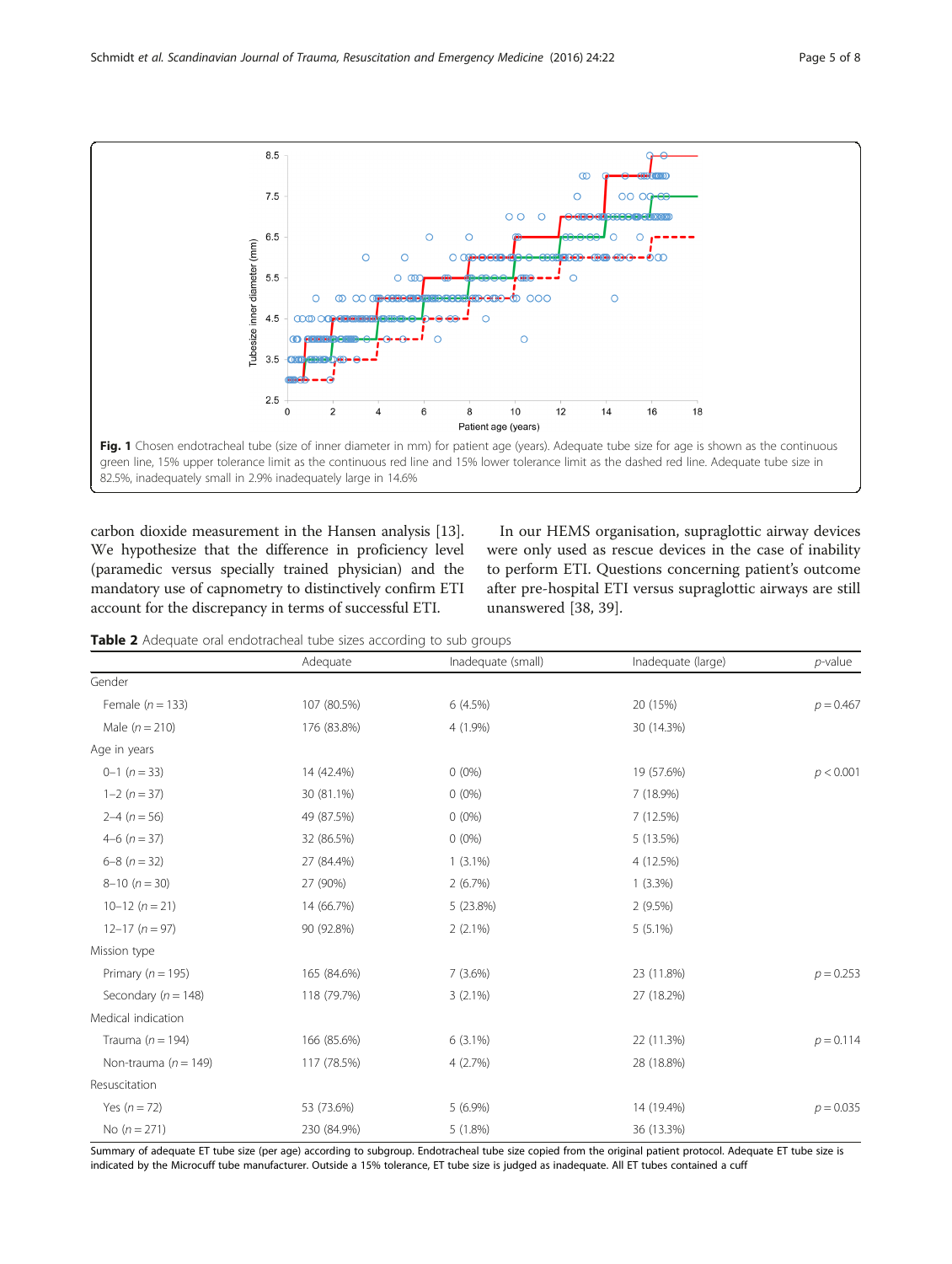<span id="page-5-0"></span>

 $(12 + [years] \times 0.5$  in cm) [\[35](#page--1-0)]

Correlation of endotracheal tube size with patient's age

Choosing the adequate ET tube size can be difficult in emergency situations as formulae and the manufacturer recommendations are age dependant. Taking into account that this tube size recommendation for Microcuff tubes is correct in 97.4% of the cases (or infrequently needs an exchange with a smaller ET tube) [[23\]](#page-6-0), an incidence of 14.6% larger ET tubes than recommended even after adding a 15% tolerance predisposes a large group of patients to a risk of airway trauma.

During or after cardiopulmonary resuscitation, ET tube size was chosen inadequately in a higher (scantly not significant) proportion of cases. This may be due to a higher stress level or a shortage of time for the choice of correctly sized equipment. Interestingly, there was no difference between primary and secondary missions concerning adequate ET tube sizes. This may be a sign of a generally limited experience in advanced paediatric emergency airway management, especially in very young children.

## Correlation of endotracheal depth of insertion with patient's age

Regarding the noted ET tube depth of insertion, most tracheas where intubated deeper than predicted by known age-based formulae, even after the addition of a 15% tolerance [[31, 35, 40](#page--1-0)]. Keeping in mind that patients might be moved substantially during transport, incorrect depth of insertion predisposes to accidental bronchial intubation due to head inclination [[28](#page--1-0)–[30](#page--1-0)]. Only the placement of the depth marking of the correct Microcuff ET tube (Kimberly-Clark Health Care Europe, Zaventem, Belgium) for age between the vocal cords was accurate for all paediatric patients in

contrast to age-based calculations [\[31](#page--1-0), [33\]](#page--1-0). Hence a (supplemental) laryngoscopic inspection may be necessary to reposition the ET tube prior to transport.

Limitations of our study are its retrospective design, relatively low patient numbers in comparison to Hansen et al. [\[13](#page-6-0)] and the lack of visualisation of the ET tube depth of insertion by x-ray, fibre-optic inspection or ultrasound. Our original HEMS data was not standardised in terms of recording adverse events related to airway management, so the incidence would have been largely underestimated with limited scientific value and therefore this data was not presented and discussed in this study.

Nevertheless this is the largest analysis of pre-hospital paediatric emergency airway managements performed by designated pre-hospital emergency physicians only. Future prospective trials need be planned to assess adverse events and outcome after ETI of paediatric emergency patients by the hand of the experienced physician.

## Conclusion

Difficult airway management, including cannot intubate and cannot ventilate situations during pre-hospital paediatric emergency treatment was rare. In contrast, the success rate of ETI at the first attempt was very high. High numbers of inadequate ET tube size and deep placement according to patient age require further analysis. Practical algorithms need to be found to prevent inaccurate treatment. Capnography must be used during advanced airway management.

#### Competing interest

The study was not funded. Abstract data was presented at the poster session of the ESA congress in Berlin 2015.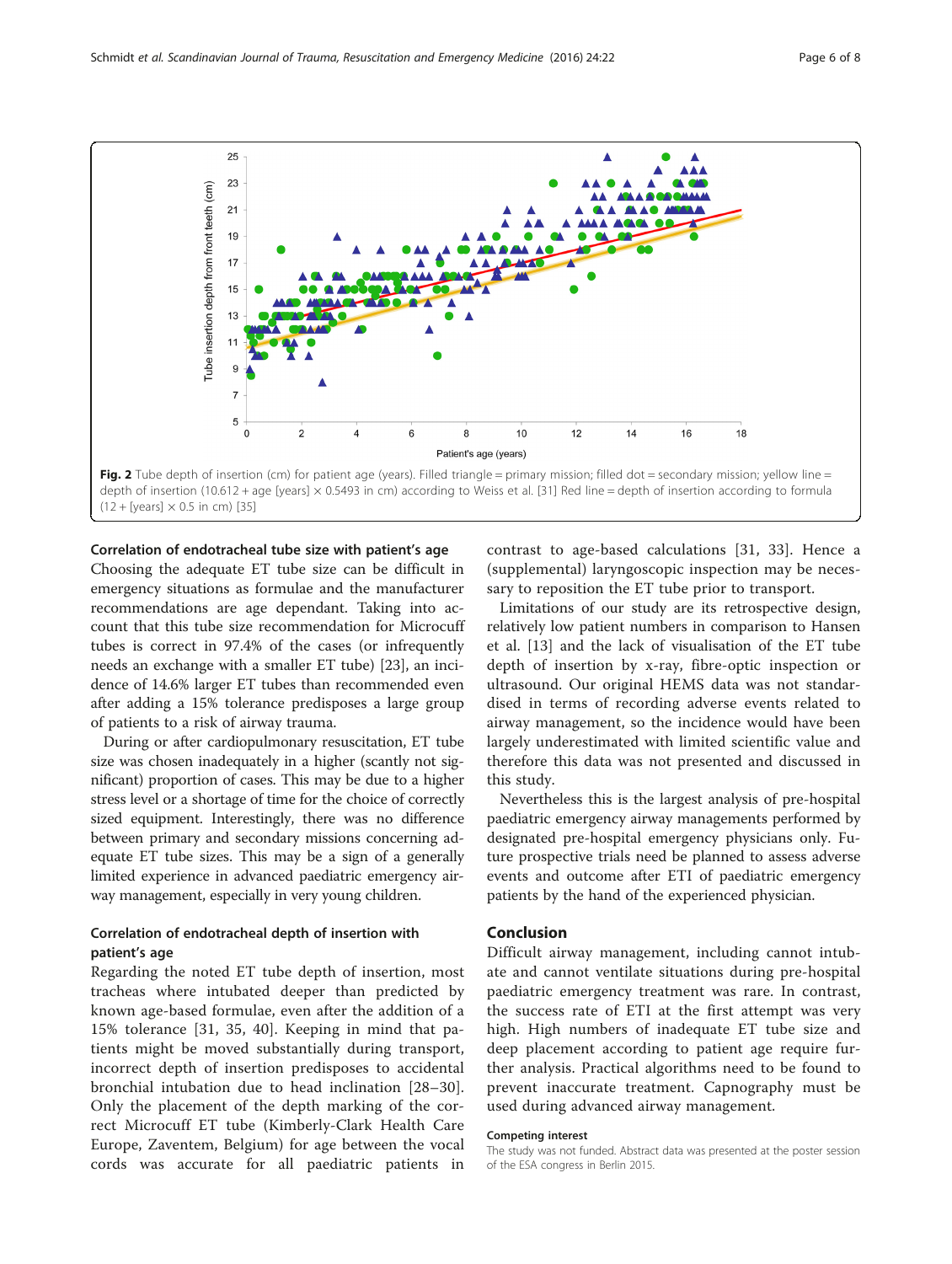<span id="page-6-0"></span>Donat R. Spahn has the following conflicts of interest: Donat R. Spahn's academic department is receiving grant support from the Swiss National Science Foundation, Berne, Switzerland; the Ministry of Health (Gesundheitsdirektion) of the Canton of Zurich, Switzerland, for Highly Specialized Medicine; the Swiss Society of Anesthesiology and Reanimation (SGAR), Berne, Switzerland; the Swiss Foundation for Anesthesia Research, Zurich, Switzerland; the Bundesprogramm Chancengleichheit, Berne, Switzerland; CSL Behring, Berne, Switzerland; and Vifor SA, Villars-sur-Glâne, Switzerland.

Donat R. Spahn was the chairman of the ABC Faculty and is the co-chairman of the ABC-Trauma Faculty, which both are managed by Physicians World Europe GmbH, Mannheim, Germany, and sponsored by unrestricted educational grants from Novo Nordisk Health Care AG, Zurich, Switzerland; CSL Behring GmbH, Marburg, Germany; and LFB Biomédicaments, Courta- boeuf Cedex, France.

In the past 5 years, Donat R. Spahn has received honoraria or travel support for consulting or lecturing from the following companies: Abbott AG, Baar, Switzerland; AMGEN GmbH, Munich, Germany; AstraZeneca AG, Zug, Switzerland; Bayer (Schweiz) AG, Zürich, Switzerland; Baxter AG, Volketswil, Switzerland; Baxter S.p.A., Roma, Italy; B. Braun Melsungen AG, Melsungen, Germany; Boehringer Ingelheim (Schweiz) GmbH, Basel, Switzerland; Bristol-Myers-Squibb, Rueil-Malmaison Cedex, France, and Baar, Switzerland; CSL Behring GmbH, Hattersheim am Main, Germany, and Berne, Switzerland; Cu- racyte AG, Munich, Germany; Ethicon Biosurgery, Sommerville, NJ, USA; Fresenius SE, Bad Homburg v.d.H., Germany; Galenica AG, Bern, Switzerland (including Vifor SA, Villars-sur-Glâne, Switzerland); GlaxoSmithKline GmbH & Co. KG, Hamburg, Germany; Janssen-Cilag AG, Baar, Switzerland; Janssen- Cilag EMEA, Beerse, Belgium; Merck Sharp & Dohme AG, Luzern, Switzerland; Novo Nordisk A/S, Bagsvärd, Denmark; Octapharma AG, Lachen, Switzerland; Organon AG, Pfäffikon/SZ, Switzerland; Oxygen Biotherapeutics, Costa Mesa, CA, USA; Photonics Healthcare GmbH, Munich, Germany; ratiopharm Arzneimittel Vertriebs-GmbH, Vienna, Austria; Roche Diagnostics International Ltd, Reinach, Switzerland; Roche Pharma (Schweiz) AG, Reinach, Switzerland; Schering-Plough International, Inc., Kenilworth, NJ, USA; Tem International GmbH, Munich, Germany; Verum Diagnostica GmbH, Munich, Germany; Vifor Pharma Deutschland GmbH, Munich, Germany; Vifor Pharma Österreich GmbH, Vienna, Austria; and Vifor (International) AG, St. Gallen, Switzerland.

#### Authors' contributions

ARS and LU contributed equally to this work. PS and RA conceived the idea for the study. BS performed the statistical analysis. LU collected the data. ARS, LU and PS analysed the data. All authors reviewed the article and approved the final version. PS coordinated and supervised data collections. DRS and RA contributed to the interpretation of the study results. ARS, LU and PS wrote the manuscript. All authors approved the final article and agree to be accountable for all aspects of the work. PS takes responsibility for the paper as a whole.

#### Acknowledgements

We thank Mario Tissi of the Swiss Air-Ambulance for his continuing support in data delivery and database management.

#### Author details

<sup>1</sup>Department of Anaesthesiology, University Children's Hospital, Zurich, Switzerland. <sup>2</sup>Institute of Anaesthesiology, University and University Hospital Zurich, Zurich, Switzerland. <sup>3</sup>Department of Biostatistics, Epidemiology, Biostatistics and Prevention Institute, University of Zurich, Zurich, Switzerland. 4 Swiss Air-Ambulance, Rega (Rettungsflugwacht/Guarde Aérienne), Zurich, Switzerland.

#### Received: 17 October 2015 Accepted: 20 February 2016 Published online: 05 March 2016

#### References

- 1. Sands SA, Edwards BA, Kelly VJ, Davidson MR, Wilkinson MH, Berger PJ. A model analysis of arterial oxygen desaturation during apnea in preterm infants. PLoS Comput Biol. 2009;5:e1000588.
- Hardman JG, Wills JS. The development of hypoxaemia during apnoea in children: a computational modelling investigation. Br J Anaesth. 2006;97:564–70.
- Schmidt AR, Weiss M, Engelhardt T. The paediatric airway: basic principles and current developments. Eur J Anaesthesiol. 2014;31:293–9.
- 4. Katz SH, Falk JL. Misplaced endotracheal tubes by paramedics in an urban emergency medical services system. Ann Emerg Med. 2001;37:32–7.
- 5. Lackner CK, Reith MW, Ruppert M, Netzsch C, Widmann JH, Hofmann-Kiefer K, et al. Prähospitale Intubation und Verifizierung der endotrachealen Tubuslage. Notfall Rettungsmed. 2002;5:430–40.
- 6. Timmermann A, Russo SG, Eich C, Roessler M, Braun U, Rosenblatt WH, et al. The out-of-hospital esophageal and endobronchial intubations performed by emergency physicians. Anesth Analg. 2007;104:619–23.
- 7. Stein P, Albrecht R, Spahn DR. Multiple trauma, resuscitation, and 15 minutes of esophageal intubation: survival without neurologic deficit. Am J Emerg Med. 2014;32:950.e1–2.
- 8. Kamiutsuri K, Okutani R, Kozawa S. Analysis of prehospital endotracheal intubation performed by emergency physicians: retrospective survey of a single emergency medical center in Japan. J Anesth. 2013;27:374–9.
- 9. Fogg T, Annesley N, Hitos K, Vassiliadis J. Prospective observational study of the practice of endotracheal intubation in the emergency department of a tertiary hospital in Sydney, Australia. Emerg Med Australas. 2012;24:617–24.
- 10. Thoeni N, Piegeler T, Brueesch M, Sulser S, Haas T, Mueller SM, et al. Incidence of difficult airway situations during prehospital airway management by emergency physicians—a retrospective analysis of 692 consecutive patients. Resuscitation. 2015;90:42–5.
- 11. Breckwoldt J, Klemstein S, Brunne B, Schnitzer L, Mochmann H-C, Arntz H-R. Difficult prehospital endotracheal intubation - predisposing factors in a physician based EMS. Resuscitation. 2011;82:1519–24.
- 12. Gausche M, Lewis RJ, Stratton SJ, Haynes BE, Gunter CS, Goodrich SM, et al. Effect of out-of-hospital pediatric endotracheal intubation on survival and neurological outcome: a controlled clinical trial. JAMA. 2000;283:783–90.
- 13. Hansen M, Lambert W, Guise J-M, Warden CR, Mann NC, Wang H. Out-ofhospital pediatric airway management in the United States. Resuscitation. 2015;90:104–10.
- 14. Gerritse BM, Draaisma JMT, Schalkwijk A, van Grunsven PM, Scheffer GJ. Should EMS-paramedics perform paediatric tracheal intubation in the field? Resuscitation. 2008;79:225–9.
- 15. Falck AJ, Escobedo MB, Baillargeon JG, Villard LG, Gunkel JH. Proficiency of pediatric residents in performing neonatal endotracheal intubation. Pediatrics. 2003;112:1242–7.
- 16. Sagarin MJ, Chiang V, Sakles JC, Barton ED, Wolfe RE, Vissers RJ, et al. Rapid sequence intubation for pediatric emergency airway management. Pediatr Emerg Care. 2002;18:417–23.
- 17. Cormack RS, Lehane J. Difficult tracheal intubation in obstetrics. Anaesthesia. 1984;39:1105–11.
- 18. Timmermann A, Eich C, Russo SG, Natge U, Bräuer A, Rosenblatt WH, et al. Prehospital airway management: a prospective evaluation of anaesthesia trained emergency physicians. Resuscitation. 2006;70:179–85.
- 19. Lockey D, Crewdson K, Weaver A, Davies G. Observational study of the success rates of intubation and failed intubation airway rescue techniques in 7256 attempted intubations of trauma patients by pre-hospital physicians. Br J Anaesth. 2014;113:220–5.
- 20. Orf J, Thomas SH, Ahmed W, Wiebe L, Chamberlin P, Wedel SK, et al. Appropriateness of endotracheal tube size and insertion depth in children undergoing air medical transport. Pediatr Emerg Care. 2000;16:321–7.
- 21. Mostafa SM. Variation in subglottic size in children. Proc R Soc Med. 1976; 69:793–5.
- 22. Weiss M, Dullenkopf A, Fischer JE, Keller C, Gerber AC. European Paediatric Endotracheal Intubation Study Group. Prospective randomized controlled multi-centre trial of cuffed or uncuffed endotracheal tubes in small children. Br J Anaesth. 2009;103:867–73.
- 23. Salgo B, Schmitz A, Henze G, Stutz K, Dullenkopf A, Neff S, et al. Evaluation of a new recommendation for improved cuffed tracheal tube size selection in infants and small children. Acta Anaesthesiol Scand. 2006;50:557–61.
- 24. Dullenkopf A, Gerber AC, Weiss M. Fit and seal characteristics of a new paediatric tracheal tube with high volume-low pressure polyurethane cuff. Acta Anaesthesiol Scand. 2005;49:232–7.
- 25. Weiss M, Dullenkopf A, Bottcher S, Schmitz A, Stutz K, Gysin C, et al. Clinical evaluation of cuff and tube tip position in a newly designed paediatric preformed oral cuffed tracheal tube. Br J Anaesth. 2006;97:695–700.
- 26. Weiss M, Gerber AC. Safe use of cuffed tracheal tubes in children. Anasthesiol Intensivmed Notfallmed Schmerzther. 2012;47:232–7.
- 27. Dillier CM, Trachsel D, Baulig W, Gysin C, Gerber AC, Weiss M. Laryngeal damage due to an unexpectedly large and inappropriately designed cuffed pediatric tracheal tube in a 13-month-old child. Can J Anaesth. 2004;51:72–5.